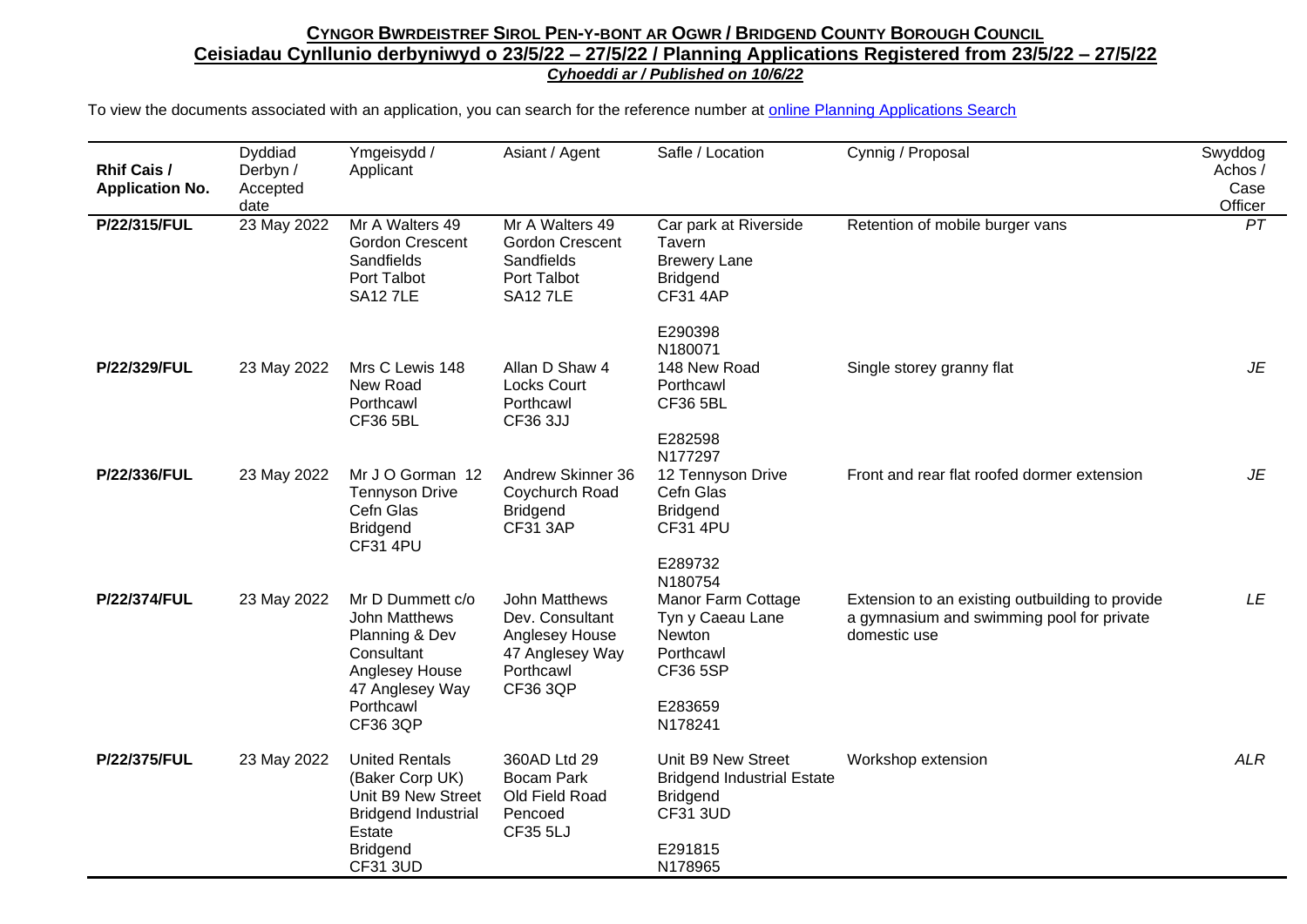| <b>Rhif Cais /</b><br><b>Application No.</b> | Dyddiad<br>Derbyn /<br>Accepted<br>date | Ymgeisydd /<br>Applicant                                                                                                                   | Asiant / Agent                                                                                                                             | Safle / Location                                                                                                                            | Cynnig / Proposal                                                                                    | Swyddog<br>Achos /<br>Case<br>Officer |
|----------------------------------------------|-----------------------------------------|--------------------------------------------------------------------------------------------------------------------------------------------|--------------------------------------------------------------------------------------------------------------------------------------------|---------------------------------------------------------------------------------------------------------------------------------------------|------------------------------------------------------------------------------------------------------|---------------------------------------|
| P/22/338/RLX                                 | 24 May 2022                             | Mr A Hortop 111<br>New Road<br>Porthcawl<br><b>CF36 5DD</b>                                                                                | <b>Tony Collins</b><br>Springfield<br>Dyffryn Road<br>Taibach<br>Port Talbot<br><b>SA13 2UF</b>                                            | 52 Heol Fach<br>North Cornelly<br><b>Bridgend</b><br><b>CF33 4LN</b><br>E281709<br>N181689                                                  | Vary condition 1 of P/19/912/FUL to refer to<br>revised plans                                        | JE                                    |
| P/22/303/FUL                                 | 24 May 2022                             | L Jones 21 Heol y<br>Sheet<br>North Cornelly<br><b>Bridgend</b><br><b>CF33 4EU</b>                                                         | A W Surveying and<br>Design 20 Nottage<br>Mead<br>Porthcawl<br>CF36 3SA                                                                    | 21 Heol y Sheet<br>North Cornelly<br><b>Bridgend</b><br><b>CF33 4EU</b><br>E282180<br>N181233                                               | Single storey rear extension and porch<br>extension to front                                         | JE                                    |
| P/22/365/DOC                                 | 24 May 2022                             | <b>Stormy Down Wind</b><br>Energy Ltd 6th<br>Floor<br>338 Euston Road<br>London<br><b>NW1 3BG</b>                                          | Belltown Group Ltd<br><b>Hanover House</b><br>47 Corn Street<br><b>Bristol</b><br>BS1 1HT                                                  | Land at Parc Stormy<br>Stormy Down<br><b>Bridgend</b><br>CF32 0NP<br>E284085<br>N179989                                                     | Approval of details for condition 11 (noise<br>monitoring) of P/18/197/RLX                           | <b>JEJ</b>                            |
| A/22/13/ADV                                  | 25 May 2022                             | Llangynwyd Middle<br><b>Community Council</b><br>c/o Maesteg Town<br>Council offices<br><b>Talbot Street</b><br>Maesteg<br><b>CF34 9BY</b> | Llangynwyd Middle<br><b>Community Council</b><br>c/o Maesteg Town<br>Council offices<br><b>Talbot Street</b><br>Maesteg<br><b>CF34 9BY</b> | Parc Tir Iarll Community<br>Park/Nature Reserve<br>Next to Llangynwyd<br><b>Playing Field</b><br>Maesteg Road<br>Maesteg<br><b>CF34 9SN</b> | Proposed signage: 15 x nature trail lecterns; 1<br>x disclaimer sign; 1 x site sign; 1 x noticeboard | JE                                    |
| P/22/326/FUL                                 | 25 May 2022                             | South Wales Fire &<br><b>Rescue Service</b><br>Unit 1 Forest View<br><b>Business Park</b><br>Llantrisant<br>Rhondda                        | Lawray Ltd Unit 1<br>Cae Gwyrdd<br>Tongwynlais<br><b>CF157AB</b>                                                                           | E286761<br>N189384<br><b>Pencoed Fire Station</b><br><b>Fairlawn Terrace</b><br>Pencoed<br><b>CF35 5NN</b><br>E295919                       | Single storey extension to fire station                                                              | <b>ALR</b>                            |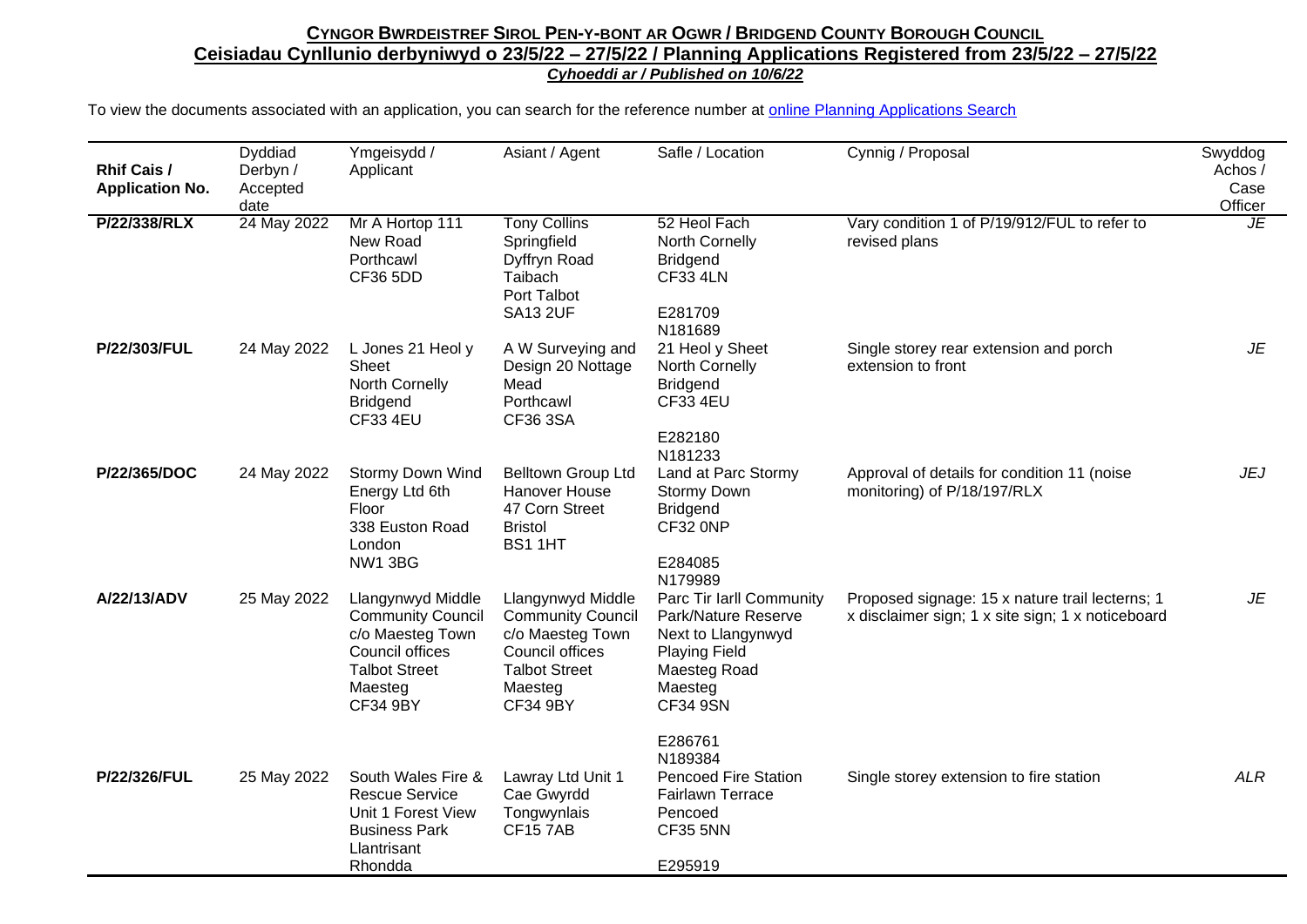| <b>Rhif Cais /</b><br><b>Application No.</b> | Dyddiad<br>Derbyn /<br>Accepted<br>date | Ymgeisydd /<br>Applicant                                                                                           | Asiant / Agent                                                                             | Safle / Location                                                                                                    | Cynnig / Proposal                                                                                                                                    | Swyddog<br>Achos /<br>Case<br>Officer |
|----------------------------------------------|-----------------------------------------|--------------------------------------------------------------------------------------------------------------------|--------------------------------------------------------------------------------------------|---------------------------------------------------------------------------------------------------------------------|------------------------------------------------------------------------------------------------------------------------------------------------------|---------------------------------------|
| P/22/207/FUL                                 | 25 May 2022                             | <b>CF72 8LX</b><br>Phillips & King 20<br><b>Priory Close</b><br><b>Bridgend</b><br><b>CF31 3LW</b>                 | Jonathan Evans 36<br>Merthyr Mawr Road<br><b>Bridgend</b><br><b>CF31 3NR</b>               | N181538<br>20 Priory Close<br><b>Bridgend</b><br><b>CF31 3LW</b><br>E290726<br>N178486                              | Demolition of existing single storey side<br>extension and rear sunroom, with construction<br>of a 2 storey side and single storey rear<br>extension | DN                                    |
| P/22/376/FUL                                 | 25 May 2022                             | Mr D Savda c/o<br><b>RPS</b><br>2 Callaghan Square<br>Cardiff<br>CF2 5AZ                                           | <b>RPS Consulting</b><br>Services 2<br>Callaghan Square<br>Cardiff<br><b>CF10 5AZ</b>      | 6 Hendre Road<br>Pencoed<br><b>CF35 5NW</b><br>E295993<br>N181636                                                   | Change of use to hot food takeaway (use class<br>(A3)                                                                                                | <b>ALR</b>                            |
| <b>P/22/377/FUL</b>                          | 26 May 2022                             | G Kenny 10 Monks<br>Close<br>Pyle<br><b>Bridgend</b><br>CF33 6LF                                                   | PDW Building<br>Designs 7 Blackmill<br>Road<br><b>Bryncethin</b><br><b>CF32 9YW</b>        | 10 Monks Close<br>Pyle<br><b>Bridgend</b><br><b>CF33 6LF</b><br>E282771<br>N182859                                  | Remove existing kitchen & shed; construct<br>single storey rear/side extension                                                                       | JE                                    |
| P/22/378/FUL                                 | 26 May 2022                             | Mr J Stadden 4<br>Gerddi'r Afon<br>Brynmenyn<br><b>Bridgend</b><br><b>CF32 9LN</b>                                 | <b>PDW Building</b><br>Designs 7 Blackmill<br>Road<br><b>Bryncethin</b><br><b>CF32 9YW</b> | 4 Gerddi'r Afon<br>Brynmenyn<br><b>Bridgend</b><br><b>CF32 9LN</b><br>E290972<br>N184858                            | Garage conversion and garden room                                                                                                                    | ES                                    |
| P/22/379/FUL                                 | 26 May 2022                             | Steddy Ltd Andmar<br>House<br><b>Trews Field</b><br><b>Industrial Estate</b><br><b>Bridgend</b><br><b>CF31 4LH</b> | PDW Building<br>Designs 7 Blackmill<br>Road<br><b>Bryncethin</b><br><b>CF32 9YW</b>        | Andmar House<br><b>Trews Field Industrial</b><br>Estate<br><b>Bridgend</b><br><b>CF31 4LH</b><br>E290026<br>N180940 | Partially demolish existing workshop and<br>rebuild on existing footprint                                                                            | DN                                    |
| P/22/385/RLX                                 | 26 May 2022                             | Mr S & Mrs D<br>Wiseman 2                                                                                          | Rackham Planning<br>2A High Street                                                         | 2 Sandymeers<br>Porthcawl                                                                                           | Remove condition 2 of P/20/498/RLX                                                                                                                   | DN                                    |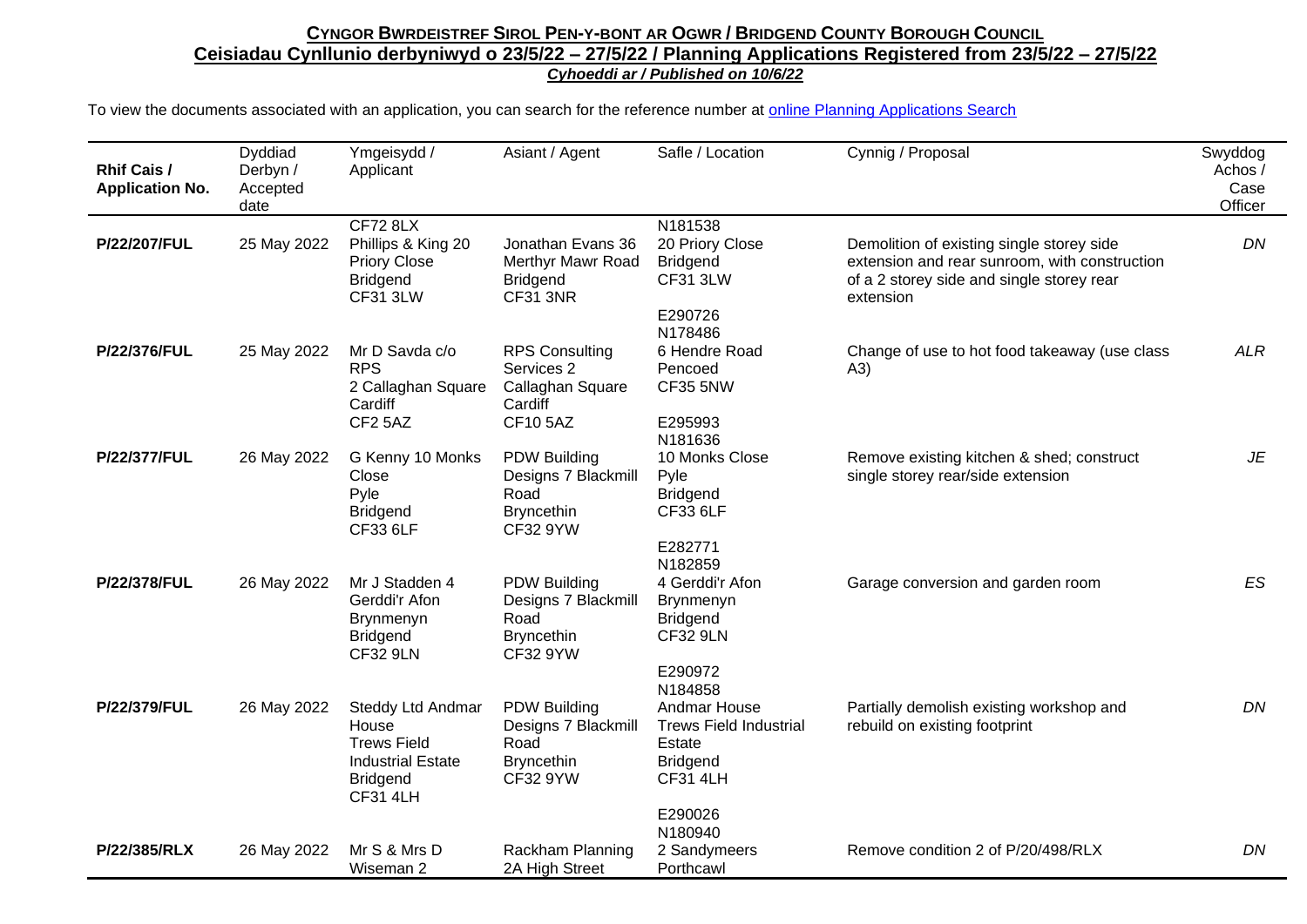| <b>Rhif Cais /</b><br><b>Application No.</b> | Dyddiad<br>Derbyn /<br>Accepted<br>date | Ymgeisydd /<br>Applicant                                                                        | Asiant / Agent                                                                            | Safle / Location                                                                     | Cynnig / Proposal                                                                                                                                                     | Swyddog<br>Achos /<br>Case<br>Officer |
|----------------------------------------------|-----------------------------------------|-------------------------------------------------------------------------------------------------|-------------------------------------------------------------------------------------------|--------------------------------------------------------------------------------------|-----------------------------------------------------------------------------------------------------------------------------------------------------------------------|---------------------------------------|
|                                              |                                         | Sandymeers<br>Porthcawl<br><b>CF36 5LP</b>                                                      | Thornbury<br><b>Bristol</b><br><b>BS35 2AQ</b>                                            | <b>CF36 5LP</b><br>E282349<br>N177380                                                |                                                                                                                                                                       |                                       |
| P/22/252/FUL                                 | 26 May 2022                             | Mr A Hibbert The<br><b>Brentwood Hotel</b><br>37-41 Mary Street<br>Porthcawl<br><b>CF36 3YN</b> | D Newton-Williams<br>42 Suffolk Place<br>Porthcawl<br><b>CF36 3EB</b>                     | The Brentwood Hotel<br>37-41 Mary Street<br>Porthcawl<br><b>CF36 3YN</b><br>E281651  | Change of use from hotel to 3no. 3 storey town<br>houses; alterations to fenestration on all<br>elevations and provision of balconies to front<br>and rear [Scheme 2] | <b>ES</b>                             |
| P/22/316/FUL                                 | 26 May 2022                             | Mrs H Drake 15<br>Marlas Road<br>Pyle<br><b>Bridgend</b><br><b>CF33 6AY</b>                     | Mrs H Drake 15<br>Marlas Road<br>Pyle<br><b>Bridgend</b><br>CF33 6AY                      | N176814<br>15 Marlas Road<br>Pyle<br><b>Bridgend</b><br><b>CF33 6AY</b><br>E282490   | Demolish garage and construct granny flat                                                                                                                             | DN                                    |
| P/22/347/FUL                                 | 26 May 2022                             | Mr R Jones 8<br><b>Traws Fynydd</b><br><b>Brackla</b><br><b>CF31 2HR</b>                        | Mr R Jones 8<br><b>Traws Fynydd</b><br><b>Brackla</b><br><b>CF31 2HR</b>                  | N182418<br>8 Traws Fynydd<br><b>Brackla</b><br><b>CF31 2HR</b><br>E291760<br>N179567 | Replacement porch                                                                                                                                                     | CF                                    |
| P/22/355/FUL                                 | 26 May 2022                             | Mr P Rogers 85<br><b>Woodland Avenue</b><br>Pencoed<br><b>Bridgend</b><br><b>CF35 6UN</b>       | Mr P Rogers 85<br><b>Woodland Avenue</b><br>Pencoed<br><b>Bridgend</b><br><b>CF35 6UN</b> | 19 Ton y Groes<br>Pencoed<br><b>Bridgend</b><br><b>CF35 5PL</b><br>E296066           | Rear and side single storey extension and<br>demolish lean to                                                                                                         | DN                                    |
| P/22/356/LAP                                 | 26 May 2022                             | Mr S Keeping 19<br><b>Bryncoch Road</b><br>Sarn<br><b>Bridgend</b><br><b>CF32 9NY</b>           | Mr S Keeping 19<br><b>Bryncoch Road</b><br>Sarn<br><b>Bridgend</b><br><b>CF32 9NY</b>     | N181521<br>19 Bryncoch Road<br>Sarn<br><b>Bridgend</b><br><b>CF32 9NY</b>            | Certificate of Lawfulness for proposed single<br>storey rear extension                                                                                                | <b>JEJ</b>                            |